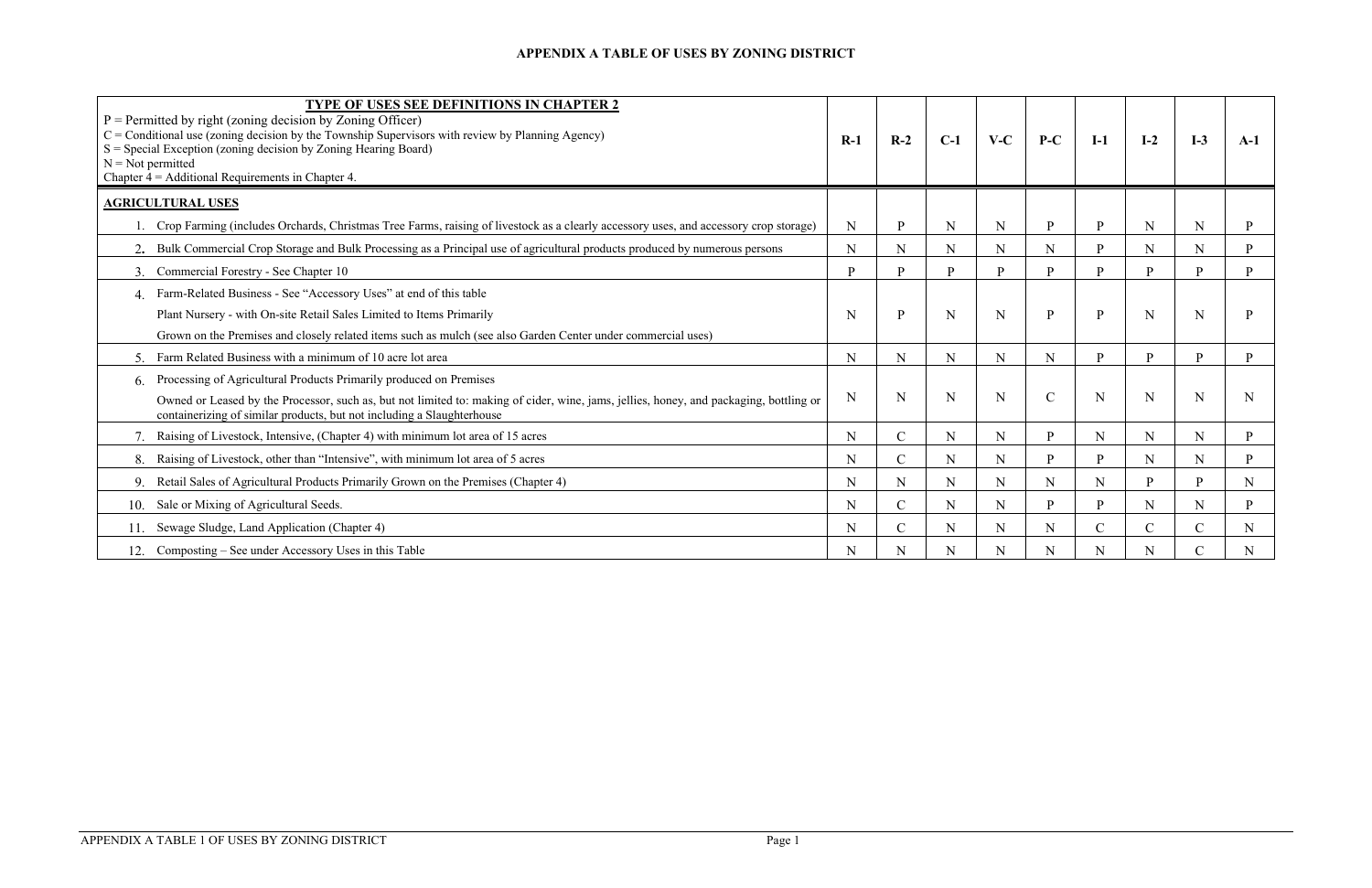| $P =$ Permitted by right (zoning decision by Zoning Officer)<br>$C =$ Conditional use (zoning decision by the Township Supervisors with review by Planning Agency)<br>$S = Special Exception (zoning decision by Zoning Hearing Board)$<br>$N = Not$ permitted<br>Chapter $4 =$ Additional Requirements in Chapter 4. | TYPE OF USES SEE DEFINITIONS IN CHAPTER 2                                                                   | $R-1$         | $R-2$       | $C-1$       | $V-C$         | $P-C$        | $I-1$ | $I-2$       | $I-3$        | $A-1$         |
|-----------------------------------------------------------------------------------------------------------------------------------------------------------------------------------------------------------------------------------------------------------------------------------------------------------------------|-------------------------------------------------------------------------------------------------------------|---------------|-------------|-------------|---------------|--------------|-------|-------------|--------------|---------------|
| <b>RESIDENTIAL USES</b>                                                                                                                                                                                                                                                                                               |                                                                                                             |               |             |             |               |              |       |             |              |               |
| 1. Single Family Detached Dwelling (including manufactured/mobile home [Chapter 4]).                                                                                                                                                                                                                                  |                                                                                                             | P             | D           | $\mathbf N$ | P             | P            | N     | ${\bf N}$   | ${\bf N}$    | N             |
| Single Family Semi-Detached Dwelling (1/2 of twin).                                                                                                                                                                                                                                                                   |                                                                                                             | P             | S           | ${\bf N}$   | P             | ${\bf N}$    | N     | P.          | $\mathbf N$  | N             |
| Two Family Detached Dwelling<br>3.                                                                                                                                                                                                                                                                                    |                                                                                                             | D             |             | $\mathbf N$ | D             | $\mathbf N$  | N     | $\mathbf N$ | $\mathbf N$  | N             |
| Group Home within a lawful dwelling unit, not including a Treatment Center (Chapter 4)<br>4.                                                                                                                                                                                                                          |                                                                                                             | D             | D           | ${\bf N}$   | D             | $\mathbf N$  | N     | N           | $\mathbf N$  | N             |
| Accessory Apartment - See under Accessory Uses in this Table.<br>5.                                                                                                                                                                                                                                                   |                                                                                                             | P             | D           | ${\bf N}$   | <b>p</b>      | $\mathbf{p}$ | N     | N           | $\mathbf N$  | N             |
| 6. Townhouse (Chapter 4)                                                                                                                                                                                                                                                                                              |                                                                                                             | P             |             | $\mathbf N$ | D             | $\mathbf N$  | N     | $\mathbf N$ | $\mathbf N$  | N             |
| Boarding House (Chapter 4)                                                                                                                                                                                                                                                                                            |                                                                                                             | D             | $\mathbf N$ | $\mathbf N$ | $\mathbf N$   | $\mathbf N$  | N     | N           | $\mathbf N$  | $\mathbf N$   |
| Apartments (Chapter 4)<br>8.                                                                                                                                                                                                                                                                                          |                                                                                                             | P             | D           | ${\bf N}$   | D             | $\mathbf N$  | N     | $\mathbf N$ | $\mathbf N$  | N             |
| Manufactured/Mobile Home Park (Chapter 4)<br>9                                                                                                                                                                                                                                                                        |                                                                                                             | $\mathbf N$   | D           | ${\bf N}$   | $\mathbf N$   | $\mathbf N$  | N     | ${\bf N}$   | $\mathbf N$  | $\mathbf N$   |
| Conversion of existing building to result in an increased number of<br>10.                                                                                                                                                                                                                                            |                                                                                                             |               |             |             |               |              |       |             |              |               |
| dwelling units (Chapter 4), other than as permitted under accessory uses.                                                                                                                                                                                                                                             |                                                                                                             | P             | N           | $\mathbf N$ | P             | N            | N     | N           | N            | N             |
| Open Space/Conservation Development (Chapter 4)<br>11.                                                                                                                                                                                                                                                                |                                                                                                             | N             | N           | $\mathbf N$ | $\mathbf N$   | $\mathbf N$  | N     | <b>D</b>    | $\mathbf{C}$ | N             |
| Garage Sales\Yard Sales (Chapter 4)<br>12.                                                                                                                                                                                                                                                                            |                                                                                                             | D             | D           | <b>p</b>    | D             | P            | D     | D           | P.           | N             |
| <b>COMMERCIAL USES</b>                                                                                                                                                                                                                                                                                                |                                                                                                             |               |             |             |               |              |       |             |              |               |
|                                                                                                                                                                                                                                                                                                                       | Adult Bookstore, Adult Movie Theater, Adult Live Entertainment Use, Cabaret, or Massage Parlor (Chapter 4). | N             | $\mathbf N$ | ${\bf N}$   | $\mathbf N$   | ${\bf N}$    | N     | P           | $\mathbf N$  | N             |
| Auto Repair Garage (Chapter 4)<br>2.                                                                                                                                                                                                                                                                                  |                                                                                                             | $\mathcal{C}$ | $\mathbf N$ | P           | $\mathcal{C}$ | $\mathbf N$  | N     | N           | $\mathbf N$  | N             |
| Auto Service Station (S. 402) which may include a convenience store.                                                                                                                                                                                                                                                  |                                                                                                             | ${\bf N}$     | N           | P           | $\mathbf C$   | N            | P     | N           | $\mathbf N$  | $\mathcal{C}$ |
| Auto, Boat or Mobile/Manufactured Home Sales (Chapter 4)                                                                                                                                                                                                                                                              |                                                                                                             | N             | N           | P           | N             | N            |       | N           | N            | $\mathbb N$   |
| 5. Bakery                                                                                                                                                                                                                                                                                                             |                                                                                                             | ${\bf N}$     | $\mathbf N$ | <b>p</b>    | D             | ${\bf N}$    | N     | $\mathbf N$ | $\mathbf N$  | N             |
| 6. Bed and Breakfast Use (Chapter 4)                                                                                                                                                                                                                                                                                  |                                                                                                             | P             | D           | $\mathbf C$ | P.            | P            | N     | $\mathbf N$ | $\mathbf N$  | N             |
| <b>Beverage Distributor</b><br>7.                                                                                                                                                                                                                                                                                     |                                                                                                             | $\mathbf N$   | $\mathbf N$ | P           | $\mathcal{C}$ | $\mathbf N$  | P     | $\mathbf N$ | ${\bf N}$    | N             |
| <b>Business Services</b><br>8.                                                                                                                                                                                                                                                                                        |                                                                                                             | $\mathbf N$   | $\mathbf N$ | P           | $\mathbf C$   | $\mathbf N$  | P     | $\mathbf N$ | ${\bf N}$    | N             |
| <b>Retirement Community</b><br>9.                                                                                                                                                                                                                                                                                     |                                                                                                             | $\mathbf C$   |             | $\mathbf N$ | N             | S            | N     |             | $\mathbf N$  | N             |
| Family Day-Care Home<br>10.                                                                                                                                                                                                                                                                                           |                                                                                                             | P             | D           | S           | D             | S            | N     | ${\bf N}$   | $\mathbf N$  | N             |
| 11. No Impact Home Based Business (Chapter 4)                                                                                                                                                                                                                                                                         |                                                                                                             | P             | D           | P           | D             | P            | N     | S           | ${\bf N}$    | $N_{\rm}$     |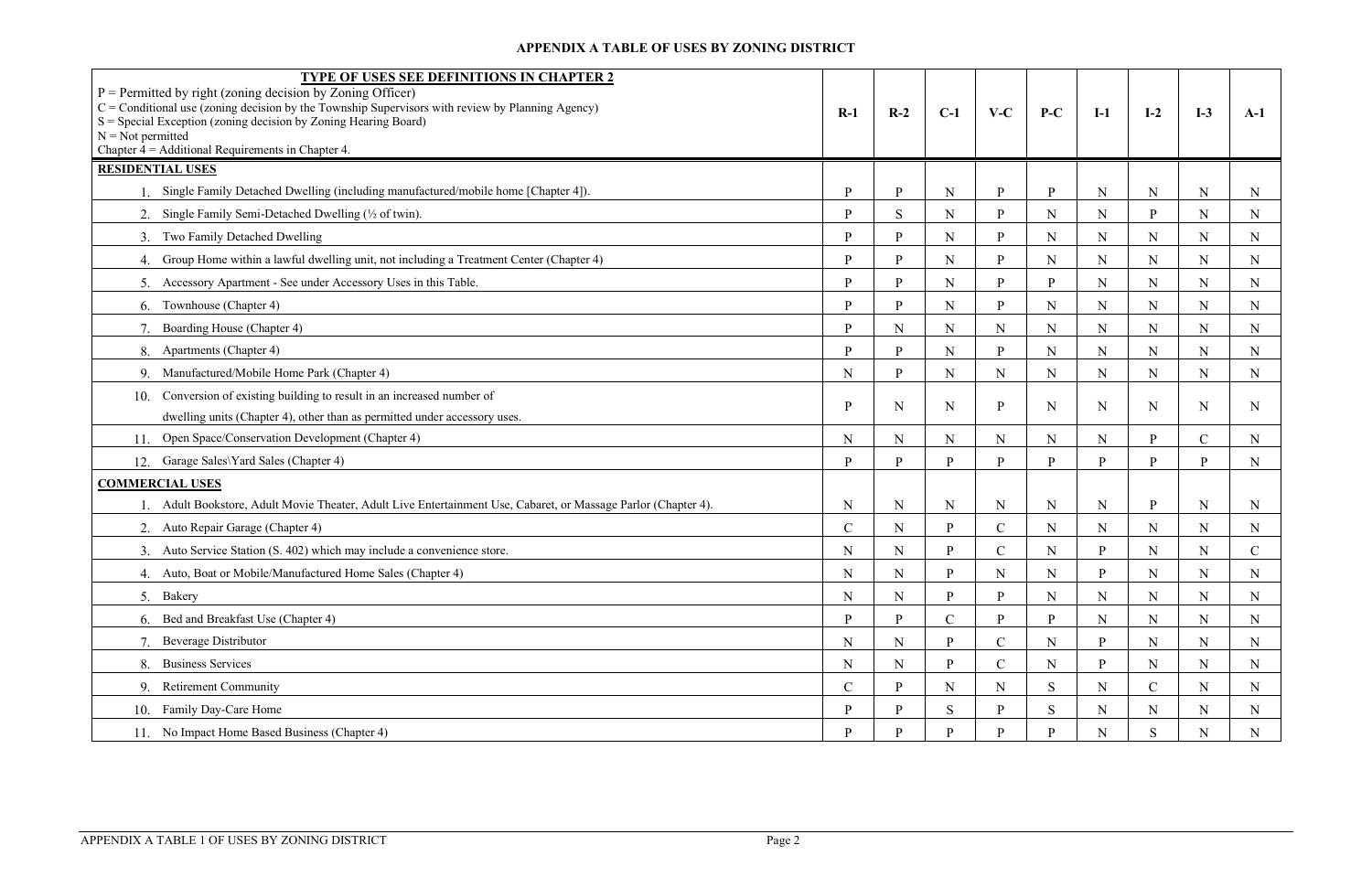| $N = Not$ permitted<br>Chapter $4 =$ Additional Requirements in Chapter 4. | <b>TYPE OF USES SEE DEFINITIONS IN CHAPTER 2</b><br>$P =$ Permitted by right (zoning decision by Zoning Officer)<br>$C =$ Conditional use (zoning decision by the Township Supervisors with review by Planning Agency)<br>$S = Special Exception (zoning decision by Zoning Hearing Board)$ | $R-1$       | $R-2$       | $C-1$        | $V-C$          | $P-C$         | $I-1$         | $I-2$          | $I-3$        | $A-1$         |
|----------------------------------------------------------------------------|---------------------------------------------------------------------------------------------------------------------------------------------------------------------------------------------------------------------------------------------------------------------------------------------|-------------|-------------|--------------|----------------|---------------|---------------|----------------|--------------|---------------|
| 12.                                                                        | Campground or RV-Park (Chapter 4)                                                                                                                                                                                                                                                           | N           | N           | ${\bf N}$    | N              | $\mathbf N$   | $\mathbf C$   | N              | $\mathbf N$  | N             |
| Off-Road Vehicle Park (Chapter 4)<br>13.                                   |                                                                                                                                                                                                                                                                                             | N           | N           | N            | N              | $\mathcal{C}$ | $\mathsf{C}$  | $\mathbf{C}$   | $\mathsf{C}$ | N             |
| Car Wash (Chapter 4)<br>14.                                                |                                                                                                                                                                                                                                                                                             | $\mathbf N$ | N           | P            | P              | $\mathbf{P}$  | $C^*$         | N              | ${\bf N}$    | N             |
| 15.<br>center. (Chapter 4)                                                 | Commercial Outdoor Recreation including but not limited to uses such as privately-owned picnic grove or fairground, but not<br>including the following uses: campground, golf course, motor vehicle truck, miniature golf, golf driving center or amusement                                 | $\mathbf N$ | $C^*$       | $C^*$        | $\overline{C}$ | $C^*$         | N             | N              | N            | N.            |
| 16.                                                                        | Commercial Indoor Recreation (includes bowling alley, amusement arcade, roller or ice skating, batting practice and similar uses).                                                                                                                                                          | $\mathbf N$ | N           | P            | P              | N             | N             | N              | $\mathbf N$  | N             |
| 17.                                                                        | Communications Antennae/Tower, Commercial (not including "antennas standard" or antennas for emergency service providers).<br>If located on existing structures, including building rooftops, water tanks, or existing towers. (Chapter 4)                                                  | ${\bf N}$   | N           | $\mathbf N$  | N              | N             | P             | <sub>p</sub>   | P            | N             |
| 18.                                                                        | New Communications Antennae/Tower, Commercial (Chapter 4)                                                                                                                                                                                                                                   | N           | N           | N            | N              | N             | $\mathcal{C}$ | $\mathcal{C}$  | $\mathsf{C}$ | N             |
| Conference Center<br>19.                                                   |                                                                                                                                                                                                                                                                                             | $\mathbf N$ | N           | P            | N              | $\mathbf N$   | D             | $\mathbf N$    | ${\bf N}$    | $\mathbf N$   |
| 20.                                                                        | Construction Company/Trades Contractor's Headquarter/Storage (other than as a home occupation).                                                                                                                                                                                             | N           | N           | P            | N              | $\mathbf N$   | D             | N              | P.           | $\mathcal{C}$ |
| 21.                                                                        | Convenience Store, not include sale of gasoline.                                                                                                                                                                                                                                            | N           | N           | $\mathbf{P}$ | P              | N             | P             | $\mathbf N$    | $\mathbf N$  | N             |
| 22.                                                                        | Custom Crafts or Artisan's Studio (other than a home occupation).                                                                                                                                                                                                                           | N           | N           | P            | P              | $\mathbf N$   | $\mathbf N$   | N              | $\mathbf N$  | N             |
| 23.                                                                        | Exercise Club, Gym, Fitness Center                                                                                                                                                                                                                                                          | N           | N           | P            | P              | N             | P             | S              | $\mathbf N$  | N             |
| <b>Financial Institutions</b><br>24.                                       |                                                                                                                                                                                                                                                                                             | N           | N           | P            | $\mathsf{C}$   | $\mathbf N$   | $\mathbf N$   | N              | $\mathbf N$  | N             |
| Funeral Home (Chapter 4)<br>25.                                            |                                                                                                                                                                                                                                                                                             | N           | N           | $\mathbf{P}$ | $\mathbf C$    | $\mathbf N$   | $\mathbf N$   | S              | ${\bf N}$    | N             |
| Fueling Station (Chapter 4)<br>26.                                         |                                                                                                                                                                                                                                                                                             | N           | N           | $\mathbf C$  | $\mathcal{C}$  | N             | N             | <sub>S</sub>   | $\mathbf N$  |               |
| Garden Center<br>27.                                                       |                                                                                                                                                                                                                                                                                             | N           | N           | <b>p</b>     | P              | P             | N             | N              | ${\bf N}$    | N             |
| Golf Course (Chapter 4)                                                    |                                                                                                                                                                                                                                                                                             | $\mathbf N$ | N           | ${\bf N}$    | N              | $\mathbf N$   | N             | $\overline{C}$ | ${\bf N}$    | $\mathbf N$   |
| 29.                                                                        | Golf Driving Center or Miniature Golf                                                                                                                                                                                                                                                       | N           | $\mathbf N$ | $\mathbf{P}$ | N              | $\mathbf N$   | $\mathbf N$   | $\mathbf N$    | $\mathbf N$  | N             |
| 30.                                                                        | Private Airport, Heliport (Chapter 4)                                                                                                                                                                                                                                                       | $\mathbf N$ | N           | $\mathbf{P}$ | N              | $\mathbf N$   | D             |                | $\mathsf{C}$ | P             |
| Kennel (Chapter 4)<br>31.                                                  |                                                                                                                                                                                                                                                                                             | N           | N           | <sub>p</sub> | N              | N             | D             | N              | $\mathbf N$  | N             |
| 32.                                                                        | Laundromat for Primarily Self-Service Use (Chapter 4)                                                                                                                                                                                                                                       | $\mathbf N$ | N           | <b>p</b>     | N              | $\mathbf N$   | D             | N              | N            | N             |

\*A ten-acre minimum lot area and a five percent maximum total in impervious coverage.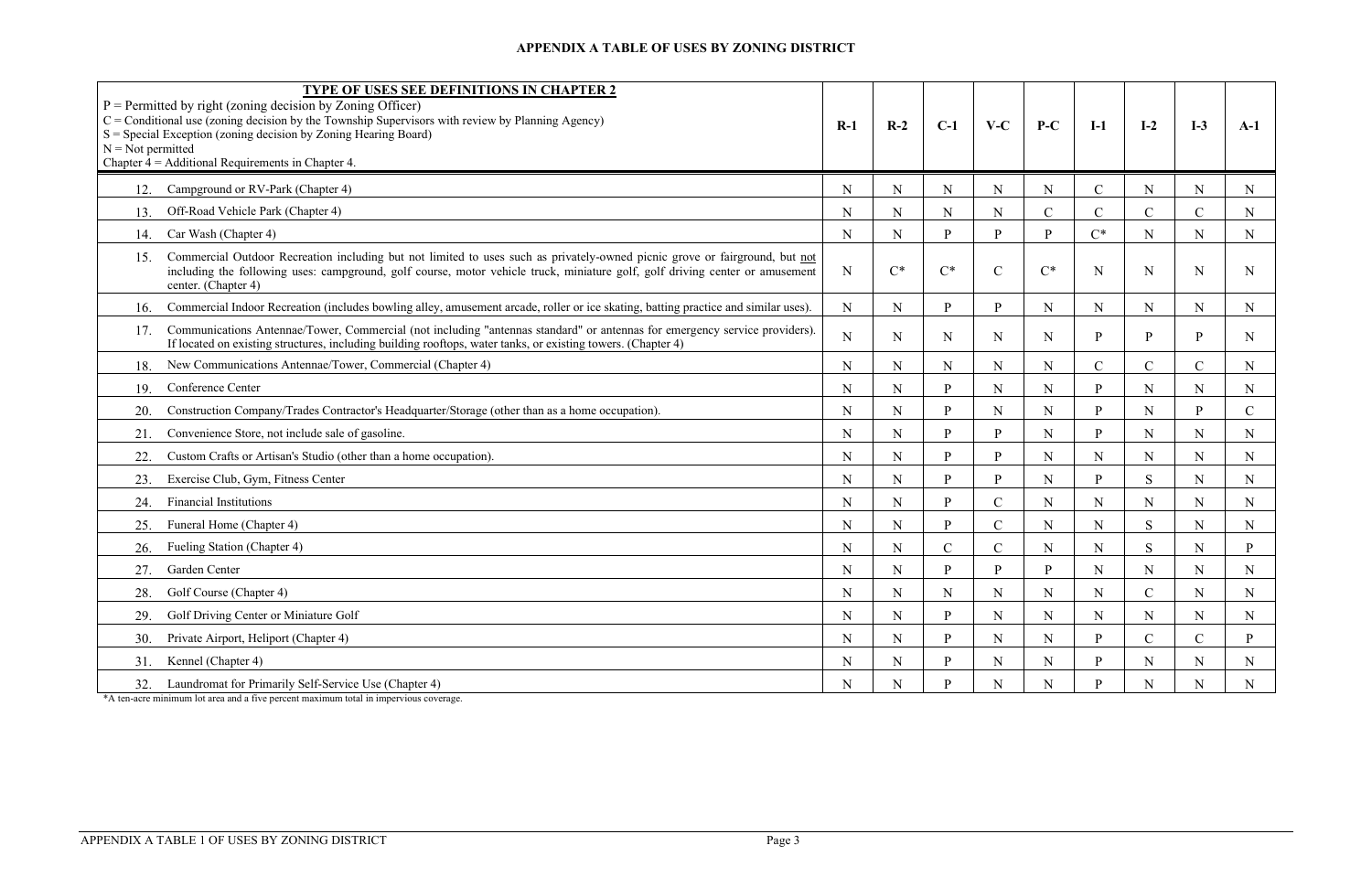| TYPE OF USES SEE DEFINITIONS IN CHAPTER 2<br>$P =$ Permitted by right (zoning decision by Zoning Officer)<br>$C =$ Conditional use (zoning decision by the Township Supervisors with review by Planning Agency)<br>$S = Special Exception (zoning decision by Zoning Hearing Board)$<br>$N = Not$ permitted<br>Chapter $4 =$ Additional Requirements in Chapter 4. | $R-1$ | $R-2$       | $C-1$        | $V-C$        | $P-C$       | $I-1$         | $I-2$         | $I-3$       | $A-1$       |
|--------------------------------------------------------------------------------------------------------------------------------------------------------------------------------------------------------------------------------------------------------------------------------------------------------------------------------------------------------------------|-------|-------------|--------------|--------------|-------------|---------------|---------------|-------------|-------------|
| Laundry, Commercial or Industrial<br>31.                                                                                                                                                                                                                                                                                                                           | N     | $\mathbf N$ | <b>P</b>     | $\mathbf N$  | $\mathbf N$ | $\mathbf{P}$  | N             | $\mathbf N$ | N           |
| Medical/Dental Office with a maximum of two physicians or dentists working on the lot at one time.<br>32.                                                                                                                                                                                                                                                          | P     | N           | <b>p</b>     | P            | $\mathbf N$ | N             | N             | N           | N           |
| Motor Sports Facility – Vehicle Racetrack*** (Chapter 4)<br>33.                                                                                                                                                                                                                                                                                                    | N     | N           | $\mathbf N$  | $\mathbf N$  | ${\bf N}$   | N             | N             | $N***$      | N           |
| Motel, Hotel, or Inn (Chapter 4)<br>34.                                                                                                                                                                                                                                                                                                                            | N     | N           | $\mathbf{p}$ | P            | $\mathbf N$ | $\mathbf{P}$  | N             | $\mathbf N$ | N           |
| Office (other than a home occupation)<br>35.                                                                                                                                                                                                                                                                                                                       | N     | N           | <b>p</b>     | <sub>p</sub> | $\mathbf N$ | P             | $p**$         | $P**$       | N           |
| Personal Services (including tailoring, custom dressmaking, hair<br>36.<br>cutting, dry-cleaning (pick-up and drop-off only), shoe repair and other similar uses.)                                                                                                                                                                                                 | N     | N           | P            | $\mathbf{P}$ | ${\bf N}$   | N             | N             | $\mathbf N$ | N           |
| Repair of Household Items and Appliances (other than home occupation)<br>37.                                                                                                                                                                                                                                                                                       | N     | N           | <b>p</b>     | P            | ${\bf N}$   | $\mathbf N$   | $\mathbf N$   | $\mathbf N$ | N           |
| Restaurant (Chapter 4) or Catering Business.<br>38.<br>$(D)$ = Drive-thru service prohibited.                                                                                                                                                                                                                                                                      | N     | N           | P            | $\mathbf{P}$ | $\mathbf N$ | $\mathbf{P}$  | N             | $\mathbf N$ | N.          |
| Retail Store (not including uses listed individually in this table)<br>39.                                                                                                                                                                                                                                                                                         | N     | N           | <b>p</b>     | P            | ${\bf N}$   | $\mathbf{P}$  | $\mathbf N$   | ${\bf N}$   | N           |
| <b>Shopping Center</b><br>40.                                                                                                                                                                                                                                                                                                                                      | N     | N           | D            | P            | $\mathbf N$ | $\mathbf{P}$  | N             | ${\bf N}$   | N           |
| Horse-Stable (Non-households)<br>41.                                                                                                                                                                                                                                                                                                                               | N     | $P*$        | $\mathbf N$  | $\mathbf N$  | $P^*$       | N             | $\mathbf N$   | $\mathbf N$ | N           |
| Self-Storage Units\ Mini Warehouses (Chapter 4)<br>42.                                                                                                                                                                                                                                                                                                             | N     | N           | P.           | $\mathbf N$  | $\mathbf N$ | $\mathbf{P}$  | $\mathcal{C}$ | $\mathbf N$ | N           |
| Target Range (Chapter 4)<br>43.                                                                                                                                                                                                                                                                                                                                    | N     | N           | $\mathbf N$  | $\mathbf N$  | $C^*$       | N             | N             | $\mathbf N$ | N           |
| Tavern<br>44.                                                                                                                                                                                                                                                                                                                                                      | N     | $\mathbf N$ | <b>p</b>     | <b>P</b>     | $\mathbf N$ | N             | $\mathbf N$   | $\mathbf N$ | N           |
| Theater as a principal use.<br>45.                                                                                                                                                                                                                                                                                                                                 | N     | $\mathbf N$ | D            | $\mathbf{p}$ | ${\bf N}$   | N             | $\mathbf N$   | $\mathbf N$ | $\mathbf N$ |
| Trade School<br>46.                                                                                                                                                                                                                                                                                                                                                | N     | N           | $\mathbf{p}$ | $\mathbf N$  | N           | $\mathbf{P}$  | N             | $\mathbf N$ | $\mathbf N$ |
| <b>Truck Stop</b><br>47.                                                                                                                                                                                                                                                                                                                                           | N     | N           | N            | ${\bf N}$    | $\mathbf N$ | $\mathcal{C}$ | P             | N           | N           |
| 48. Veterinarian Office Chapter 4                                                                                                                                                                                                                                                                                                                                  | N     | N           | D.           | P            | $\mathbf N$ | N             | N             | $\mathbf N$ |             |

\* A ten-acre minimum lot area and a five percent maximum total in impervious coverage

\*\*Portion of building uses for office space shall not exceed 25 percent of the building's gross floor area.

\*\*\* Recreational Overlay Zone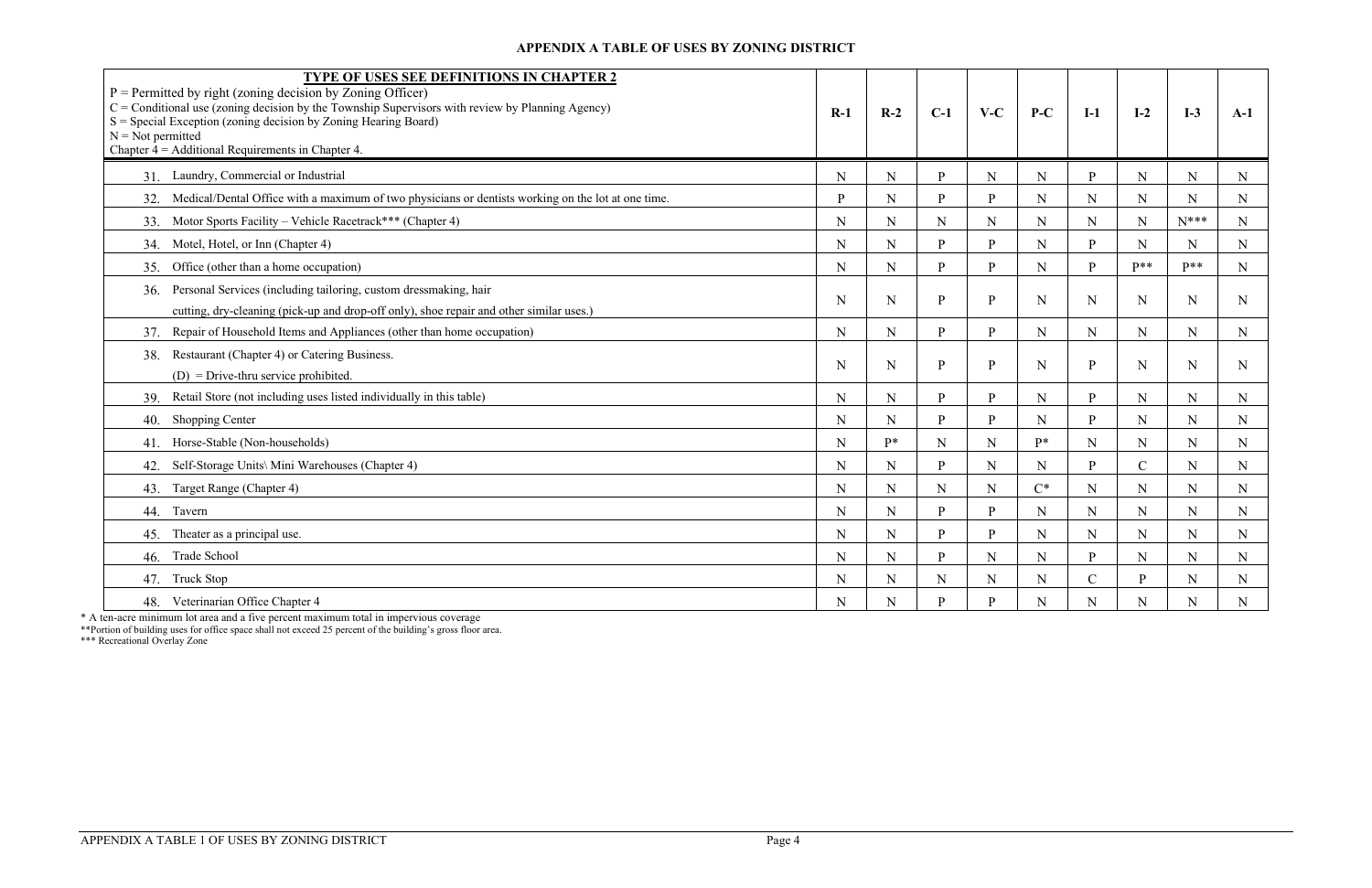| <b>TYPE OF USES SEE DEFINITIONS IN CHAPTER 2</b><br>$P =$ Permitted by right (zoning decision by Zoning Officer)<br>$C =$ Conditional use (zoning decision by the Township Supervisors with review by Planning Agency)<br>$S = Special Exception (zoning decision by Zoning Hearing Board)$<br>$N = Not$ permitted<br>Chapter $4 =$ Additional Requirements in Chapter 4. | $R-1$         | $R-2$         | $C-1$        | $V-C$         | $P-C$       | $I-1$         | $I-2$          | $I-3$       | $A-1$       |
|---------------------------------------------------------------------------------------------------------------------------------------------------------------------------------------------------------------------------------------------------------------------------------------------------------------------------------------------------------------------------|---------------|---------------|--------------|---------------|-------------|---------------|----------------|-------------|-------------|
| <b>INSTITUTIONAL USES</b><br>$\underline{C}$ .                                                                                                                                                                                                                                                                                                                            |               |               |              |               |             |               |                |             |             |
| Cemetery without Crematorium (Chapter 4)                                                                                                                                                                                                                                                                                                                                  | $\mathbf N$   | ${\bf N}$     | <sub>p</sub> | P             | N           | $\mathbf{P}$  | $\mathbf N$    | $\mathbf N$ | N           |
| Crematorium (see Cemetery in Chapter 4)<br>2.                                                                                                                                                                                                                                                                                                                             | $\mathbf N$   | ${\bf N}$     | $\mathbf{p}$ | $\mathbf N$   | ${\bf N}$   | $\mathbf C$   | ${\bf N}$      | $\mathbf N$ | $\mathbf N$ |
| 3. Community Center or Library (Chapter 4)                                                                                                                                                                                                                                                                                                                                | $\mathbf{P}$  | <b>P</b>      | D.           | P             | N           | N             | N              | N           | N           |
| 4. Day Care Center, Adult (Chapter 4) (See also as an accessory use)                                                                                                                                                                                                                                                                                                      | N             | N             | D            | P             | N           | P             | N              | $\mathbf N$ | N           |
| 5. Child Day Care Center (Chapter 4), include Group Day Care Home as a principal use (See also as an accessory use.)                                                                                                                                                                                                                                                      | N             | <b>p</b>      | <b>p</b>     | P             | N           | P             | N              | $\mathbf N$ | $\mathbf N$ |
| 6. Hospital (Chapter 4)                                                                                                                                                                                                                                                                                                                                                   | N             | $\mathcal{C}$ | $\mathbf{C}$ | N             | N           | $\mathbf C$   | N              | $\mathbf N$ | $\mathbf N$ |
| 7. Membership Club (Chapter 4) - for bona fide civic, fraternal, religious,                                                                                                                                                                                                                                                                                               |               |               |              |               |             |               |                |             |             |
| service, retired military, hunting, climbing, nature study, fishing and                                                                                                                                                                                                                                                                                                   | $\mathcal{C}$ | $\mathcal{C}$ | $\mathbf C$  | $\mathcal{C}$ | $\mathbf C$ | $\mathcal{C}$ | $\mathcal{C}$  | N           | N           |
| similar non-profit organizations.                                                                                                                                                                                                                                                                                                                                         |               |               |              |               |             |               |                |             |             |
| 8. Museum                                                                                                                                                                                                                                                                                                                                                                 | N             | ${\bf N}$     | D.           | P             | $\mathbf N$ | P             | N              | $\mathbf N$ | <b>P</b>    |
| 9. Nature Education Center                                                                                                                                                                                                                                                                                                                                                | $\mathbf N$   | N             | D            | <b>p</b>      | $C^*$       | <b>p</b>      | $\overline{C}$ | $\mathbf N$ | $\mathbf N$ |
| 10. Nursing Home                                                                                                                                                                                                                                                                                                                                                          | $\mathbf N$   | N             | <b>D</b>     | N             | N           | N             | N              | $\mathbf N$ | N           |
| Group Personal Care Home (Chapter 4)<br>11.                                                                                                                                                                                                                                                                                                                               | $\mathbf C$   | $\mathcal{C}$ | $\mathbf N$  | $\mathbf N$   | N           | $\mathbf N$   | N              | $\mathbf N$ | N           |
| 12. Place of Worship (Chapter 4)                                                                                                                                                                                                                                                                                                                                          | P             | <b>P</b>      | D.           | <b>P</b>      | $\mathbf N$ | P             | N              | $\mathbf N$ | N           |
| School, Public or Private, Primary or Secondary (Chapter 4)<br>13.                                                                                                                                                                                                                                                                                                        | P             | <b>P</b>      | D            | <b>p</b>      | N           | N             | N              | $\mathbf N$ | N           |
| Treatment Center (Chapter 4)<br>14.                                                                                                                                                                                                                                                                                                                                       | N             | N             | D            | N             | N           | N             | N              | N           | N           |

\*A ten-acre minimum lot area and a five percent maximum total in pervious coverage.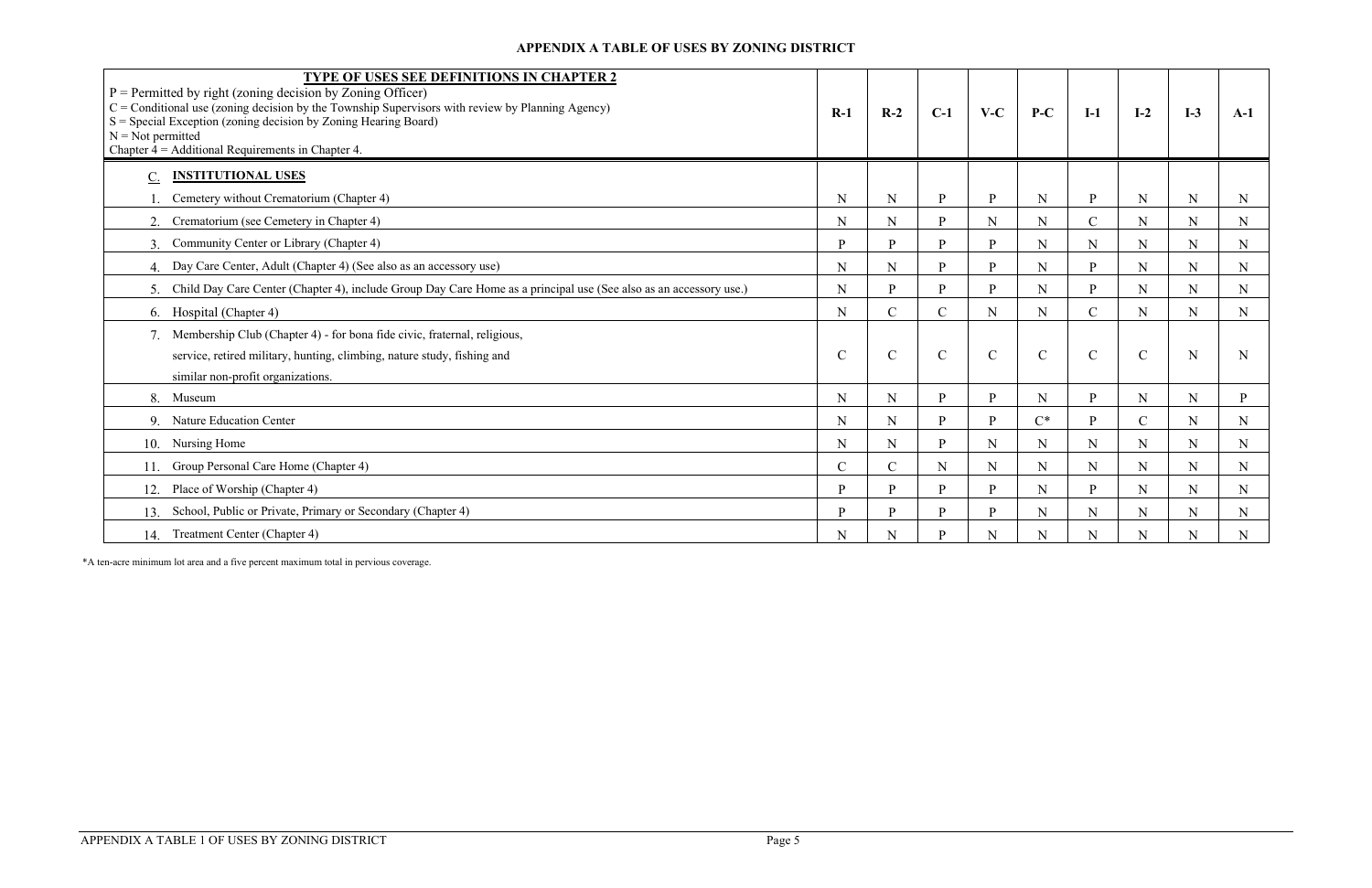| <b>TYPE OF USES SEE DEFINITIONS IN CHAPTER 2</b><br>$P =$ Permitted by right (zoning decision by Zoning Officer)<br>$C =$ Conditional use (zoning decision by the Township Supervisors with review by Planning Agency)<br>$S = Special Exception (zoning decision by Zoning Hearing Board)$<br>$N = Not$ permitted<br>Chapter $4 =$ Additional Requirements in Chapter 4. | $R-1$       | $R-2$       | $C-1$       | $V-C$       | $P-C$       | $I-1$         | $I-2$          | $I-3$       | $A-1$        |
|---------------------------------------------------------------------------------------------------------------------------------------------------------------------------------------------------------------------------------------------------------------------------------------------------------------------------------------------------------------------------|-------------|-------------|-------------|-------------|-------------|---------------|----------------|-------------|--------------|
| <b>INDUSTRIAL USES</b><br>D.                                                                                                                                                                                                                                                                                                                                              |             |             |             |             |             |               |                |             |              |
| Assembly of Materials Manufactured elsewhere or finishing of<br>previously prepared resin, vinyl, polymer or rubber products.                                                                                                                                                                                                                                             | N           | N           | N           | N           | N           | P             | P              | N           |              |
| 2. Asphalt Plant                                                                                                                                                                                                                                                                                                                                                          | N           | N           | N           | N           | N           | N             | D              | N           | N            |
| 3. Beverage Bottling                                                                                                                                                                                                                                                                                                                                                      | $\mathbf N$ | ${\bf N}$   | $\mathbf N$ | $\mathbf N$ | $\mathbf N$ | $\mathbf{P}$  | $\mathbf{p}$   | N           | D            |
| Distribution as a principal use (other than Trucking Company<br>4.<br>Terminal)                                                                                                                                                                                                                                                                                           | $\mathbf N$ | N           | N           | N           | N           | $\mathbf{P}$  | P              | N           |              |
| 5. Industrial/Business Parks (Chapter 4)                                                                                                                                                                                                                                                                                                                                  | $\mathbf N$ | ${\bf N}$   | $\mathbf N$ | $\mathbf N$ | N           | $\mathbf{P}$  | D              | N           | D            |
| 6. Industrial Equipment Sales, Rental, Service, other than vehicles primarily intended to be operated on public streets.                                                                                                                                                                                                                                                  | $\mathbf N$ | $\mathbf N$ | N           | N           | N           | P             | <b>p</b>       | N           | $\mathbf N$  |
| Junk – outdoor storage, display or processing of, other than within an approved junkyard or solid waste disposal area.                                                                                                                                                                                                                                                    | N           | $\mathbf N$ | N           | $\mathbf N$ | N           | $\mathbf N$   | N              | N           | N            |
| Junk Yard (Chapter 4)<br>8.                                                                                                                                                                                                                                                                                                                                               | $\mathbf N$ | ${\bf N}$   | $\mathbf N$ | $\mathbf N$ | $\mathbf N$ | $\mathbf N$   | $\mathbf C$    | ${\bf N}$   | $\mathbf N$  |
| 9. Liquid Fuel Storage, Bulk for Off-site Use, other than company vehicles based on-site. Tank Farm.                                                                                                                                                                                                                                                                      | N           | N           | N           | N           | N           | N             | $\overline{C}$ | N           | N            |
| Manufacture or bulk processing for resale of the following, provided manufacturing occurs only indoors (other than a home<br>10.<br>occupation):                                                                                                                                                                                                                          |             |             |             |             |             |               |                |             |              |
| Agricultural Chemical, Fertilizers or Pesticides.                                                                                                                                                                                                                                                                                                                         | $\mathbf N$ | ${\bf N}$   | $\mathbf N$ | N           | $\mathbf N$ | $\mathbf N$   | <b>P</b>       | $\mathbf N$ | $\mathbf N$  |
| Apparel, Textiles, Shoes, and Apparel Accessories.                                                                                                                                                                                                                                                                                                                        | $\mathbf N$ | ${\bf N}$   | N           | $\mathbf N$ | N           | $\mathcal{C}$ | <b>p</b>       | ${\bf N}$   | <sup>D</sup> |
| Cement, actual manufacture of                                                                                                                                                                                                                                                                                                                                             | N           | N           | N           | N           | N           | N             | <b>p</b>       | N           | N            |
| Cement, Gypsum, Concrete or Plaster Products, other than actual manufacture of cement.                                                                                                                                                                                                                                                                                    | $\mathbf N$ | $\mathbf N$ | $\mathbf N$ | $\mathbf N$ | N           | ${\bf N}$     | D              | $\mathbf N$ | $\mathbf N$  |
| Chemical Products that are not highly hazardous or toxic, other than fertilizers or pesticides.                                                                                                                                                                                                                                                                           | $\mathbf N$ | N           | N           | N           | N           | $\mathbf N$   | D              | N           |              |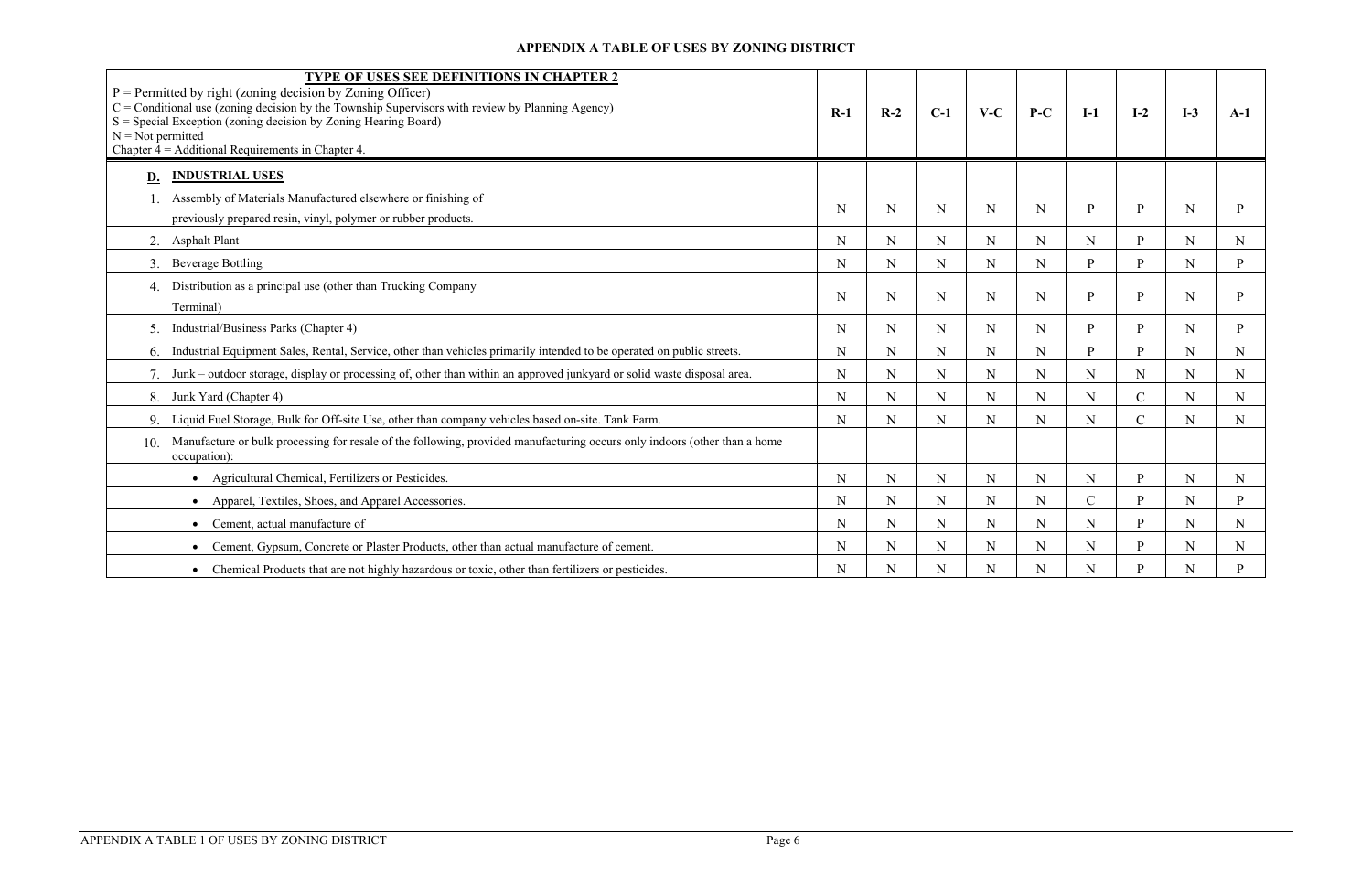| <b>TYPE OF USES SEE DEFINITIONS IN CHAPTER 2</b><br>$P =$ Permitted by right (zoning decision by Zoning Officer)<br>$C =$ Conditional use (zoning decision by the Township Supervisors with review by Planning Agency)<br>S = Special Exception (zoning decision by Zoning Hearing Board)<br>$N = Not$ permitted<br>Chapter $4 =$ Additional Requirements in Chapter 4. | $R-1$       | $R-2$       | $C-1$       | $V-C$       | $P-C$       | $I-1$         | $I-2$        | $I-3$       | $A-1$        |
|-------------------------------------------------------------------------------------------------------------------------------------------------------------------------------------------------------------------------------------------------------------------------------------------------------------------------------------------------------------------------|-------------|-------------|-------------|-------------|-------------|---------------|--------------|-------------|--------------|
| Manufacture or bulk processing for resale of the following, provided manufacturing occurs only indoors (other than a home<br>occupation):                                                                                                                                                                                                                               |             |             |             |             |             |               |              |             |              |
| Ceramics, Clay, Glass, Wood, Furniture or Pottery products.                                                                                                                                                                                                                                                                                                             | N           | N           | N           | N           | N           | $\mathcal{C}$ | P            | N           | P            |
| Coke or Potash work, including Coke Oven.<br>$\bullet$                                                                                                                                                                                                                                                                                                                  | N           | N           | N           | N           | N           | N             | P            | N           | N            |
| Electrical, electronic and Microelectronic Machines, Supplies and Equipment.                                                                                                                                                                                                                                                                                            | N           | N           | N           | N           | N           | $\mathcal{C}$ | P            | $\mathbf N$ | P            |
| Explosives, Fireworks, Ammunition or Gunpowder, or bulk storage of (except government-owned facility.)<br>$\bullet$                                                                                                                                                                                                                                                     | N           | N           | $\mathbf N$ | N           | N           | N             | P            | N           | $\mathbf N$  |
| Food Products, bulk manufacture (not including uses listed separately).<br>$\bullet$                                                                                                                                                                                                                                                                                    | N           | N           | $\mathbf N$ | N           | $\mathbf N$ | $\mathcal{C}$ | P            | N           | P            |
| Fabricated Metal Products (except Ammunition or Explosives)                                                                                                                                                                                                                                                                                                             | N           | N           | N           | N           | N           | $\mathcal{C}$ | P            | N           | N            |
| Furniture and Wood Products (other than raw paper pulp)                                                                                                                                                                                                                                                                                                                 | N           | $\mathbf N$ | N           | N           | $\mathbf N$ | $\mathcal{C}$ | P            | N           | P            |
| Glass and glass products<br>$\bullet$                                                                                                                                                                                                                                                                                                                                   | N           | N           | $\mathbf N$ | N           | N           | $\mathcal{C}$ | P            | N           | P.           |
| • Jewelry, Leather, Clay and Pottery Products                                                                                                                                                                                                                                                                                                                           | N           | N           | $\mathbf N$ | N           | N           | $\mathcal{C}$ | P            | N           | P            |
| Paper and Cardboard products (other than raw paper pulp)                                                                                                                                                                                                                                                                                                                | N           | $\mathbf N$ | $\mathbf N$ | $\mathbf N$ | $\mathbf N$ | $\mathcal{C}$ | P            | $\mathbf N$ | $\mathbf{P}$ |
| Paper, Raw Pulp<br>$\bullet$                                                                                                                                                                                                                                                                                                                                            | N           | N           | $\mathbf N$ | N           | $\mathbf N$ | N             | P            | N           | $\mathbf N$  |
| Paving or Roofing Material, other than bulk manufacture of asphalt                                                                                                                                                                                                                                                                                                      | N           | $\mathbf N$ | $\mathbf N$ | N           | $\mathbf N$ | N             | P            | N           | $\mathbf N$  |
| Petroleum or Kerosene Refining or Distillation<br>$\bullet$                                                                                                                                                                                                                                                                                                             | N           | N           | N           | N           | $\mathbf N$ | N             | P            | N           | $\mathbf N$  |
| Pharmaceutical<br>$\bullet$                                                                                                                                                                                                                                                                                                                                             | N           | $\mathbf N$ | $\mathbf N$ | $\mathbf N$ | $\mathbf N$ | N             | P            | N           | $\mathbf{P}$ |
| Plastics, Polymers, Rubber (natural or synthetic), Resins or Vinyl, actual manufacture of.                                                                                                                                                                                                                                                                              | N           | N           | N           | N           | N           | N             | P            | N           | P            |
| <b>Primary Metal Products</b>                                                                                                                                                                                                                                                                                                                                           | N           | N           | $\mathbf N$ | N           | N           | $\mathbf C$   | P            | N           | $\mathbf N$  |
| Products from Previously Manufactured Materials, such as glass, leather, plastics, cellophane, textiles, rubber or<br>synthetic rubber.                                                                                                                                                                                                                                 | N           | N           | N           | N           | N           | $\mathcal{C}$ | P            | N           | N            |
| • Scientific, Electronic, Optical and Other Precision Instruments.                                                                                                                                                                                                                                                                                                      | N           | N           | $\mathbf N$ | $N_{\rm}$   | $\mathbf N$ | $\mathsf{C}$  | $\mathbf{P}$ | $\mathbf N$ | P            |
| • Soaps, Detergents, Paints, Varnishes, or Enamels                                                                                                                                                                                                                                                                                                                      | $\mathbf N$ | N           | N           | N           | $\mathbf N$ | $\mathbf N$   | P            | N           | N            |
| • Tar or creosote manufacture, tar distillation, creosote treatment.                                                                                                                                                                                                                                                                                                    | $\mathbf N$ | $N_{\rm}$   | N           | N           | N           | $\mathbf N$   | P            | N           | $\mathbf N$  |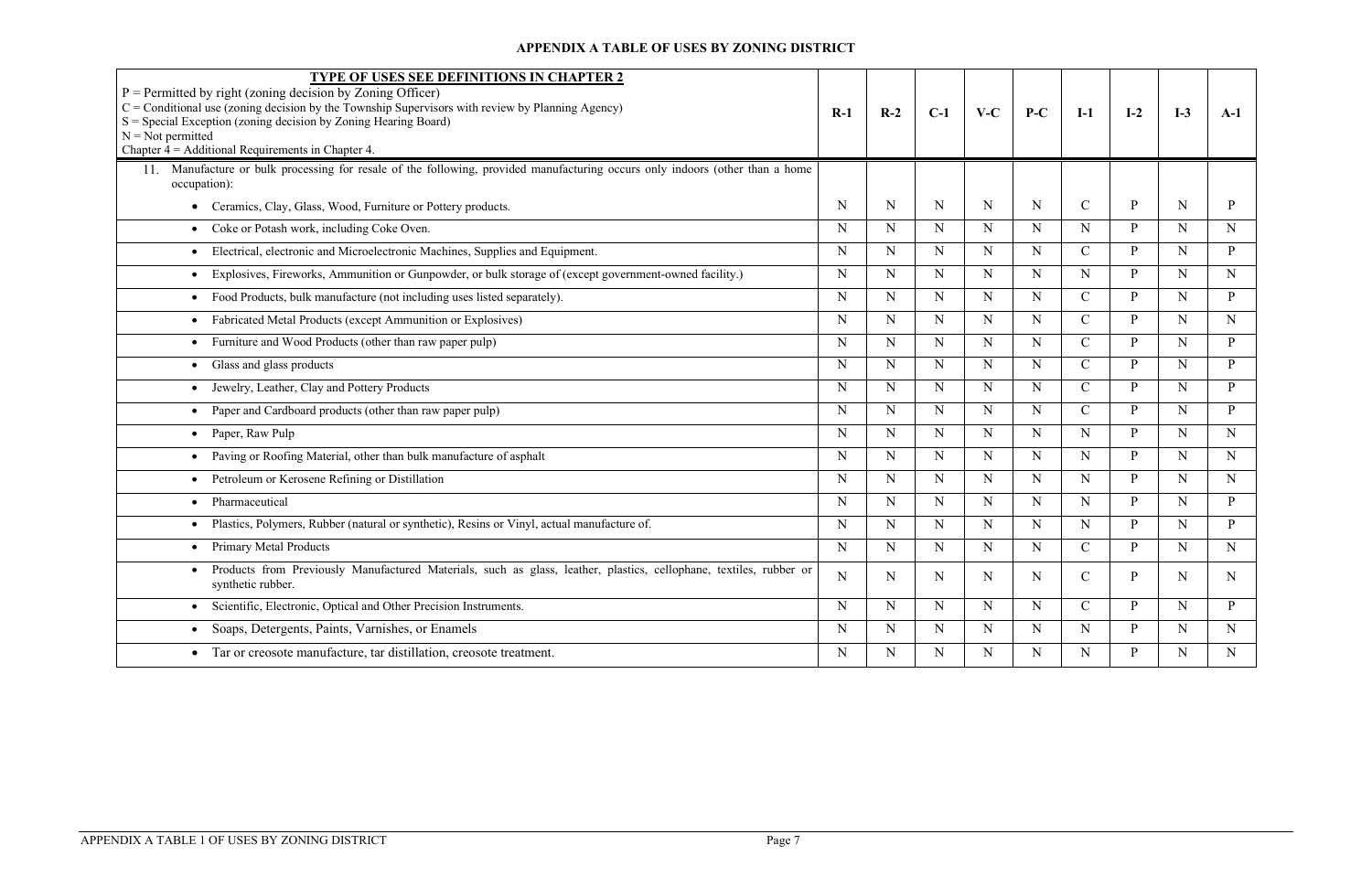| TYPE OF USES SEE DEFINITIONS IN CHAPTER 2<br>$P =$ Permitted by right (zoning decision by Zoning Officer)<br>$C =$ Conditional use (zoning decision by the Township Supervisors with review by Planning Agency)<br>$S = Special Exception (zoning decision by Zoning Hearing Board)$<br>$N = Not$ permitted<br>Chapter $4 =$ Additional Requirements in Chapter 4. | $R-1$       | $R-2$       | $C-1$       | $V-C$       | $P-C$        | $I-1$        | $I-2$         | $I-3$       | $A-1$        |
|--------------------------------------------------------------------------------------------------------------------------------------------------------------------------------------------------------------------------------------------------------------------------------------------------------------------------------------------------------------------|-------------|-------------|-------------|-------------|--------------|--------------|---------------|-------------|--------------|
| • Tire Retreading                                                                                                                                                                                                                                                                                                                                                  | N           | $\mathbf N$ | N           | N           | N            | N            | P             | $\mathbf N$ | N            |
| Transportation Equipment or Manufactured/Modular Housing                                                                                                                                                                                                                                                                                                           | N           | ${\bf N}$   | N           | $\mathbf N$ | $\mathbf N$  | $\mathbf{P}$ | P             | $\mathbf N$ | P            |
| Mineral Extraction (Chapter 4) - of stone<br>12.                                                                                                                                                                                                                                                                                                                   | N           | N           | N           | N           | N            | N            | <sub>p</sub>  | P.          | N            |
| • of other than stone (Coal Mining)                                                                                                                                                                                                                                                                                                                                | N           | ${\bf N}$   | N           | N           | $\mathbf N$  | N            | N             | P           | N            |
| Packaging, coordinated system of preparing goods for transport, warehousing, logistics, sale and end use, as a principal<br>13.<br>industrial use.                                                                                                                                                                                                                 | N           | $\mathbf N$ | N           | N           | $\mathbf N$  | P            | P             | $\mathbf N$ |              |
| Photo Processing, Bulk<br>14.                                                                                                                                                                                                                                                                                                                                      | N           | N           | N           | N           | N            | N            | <sub>p</sub>  | N           | P.           |
| Printing, or Bookbinding<br>15.                                                                                                                                                                                                                                                                                                                                    | N           | $\mathbf N$ | N           | N           | N            | $\mathbf{P}$ | P             | $\mathbf N$ | P            |
| Recycling Collection Center (Chapter 4) – See also as accessory use.<br>16.                                                                                                                                                                                                                                                                                        | N           | $\mathbf N$ | N           | N           | N            | N            | <b>P</b>      | $\mathbf N$ | N            |
| Recycling Center, Bulk or Industrial (other than a solid waste disposal or transfer facility).                                                                                                                                                                                                                                                                     | $\mathbf N$ | ${\bf N}$   | $\mathbf N$ | $\mathbf N$ | $\mathbf N$  | N            | <b>p</b>      | $\mathbf N$ | N            |
| Research and Development, Engineering or Testing Facility or<br>18.<br>Laboratory, not involving manufacture of toxic substances.                                                                                                                                                                                                                                  | N           | N           | N           | N           | N            | $\mathbf C$  | N             | N           |              |
| Sawmill/Planning Mill and Related Sales.<br>19.                                                                                                                                                                                                                                                                                                                    | N           | N           | N           | N           | N            | N            | <b>p</b>      | $\mathbf N$ | P            |
| Self-Storage Development (Chapter 4)<br>20.                                                                                                                                                                                                                                                                                                                        | N           | ${\bf N}$   | <b>p</b>    | $\mathbf N$ | ${\bf N}$    | P            | N             | $\mathbf N$ | p            |
| Slaughterhouse or Stockyard (Chapter 4)<br>21.                                                                                                                                                                                                                                                                                                                     | N           | ${\bf N}$   | $\mathbf N$ | $\mathbf N$ | $\mathbf N$  | N            | <b>p</b>      | $\mathbf N$ | $\mathbf N$  |
| Solid Waste to Energy Plant (Chapter 4)<br>22.                                                                                                                                                                                                                                                                                                                     | N           | N           | N           | N           | $\mathbf N$  | N            | <b>p</b>      | $\mathbf N$ | N            |
| Solid Waste Landfill (Chapter 4)<br>23.                                                                                                                                                                                                                                                                                                                            | N           | $\mathbf N$ | N           | N           | $\mathbf N$  | N            | P             | $\mathbf N$ | N            |
| Solid Waste Transfer Facility (Chapter 4)<br>24.                                                                                                                                                                                                                                                                                                                   | N           | N           | N           | N           | N            | N            | <b>p</b>      | N           | N            |
| Solar Energy Facility (Commercial)                                                                                                                                                                                                                                                                                                                                 | N           | N           | N           | N           | N            | P            | D             | D           | P            |
| Tank Farm (Chapter 4).<br>26.                                                                                                                                                                                                                                                                                                                                      | N           | N           | N           | N           | $\mathbf N$  | N            | $\mathcal{C}$ | N           | $\mathbf C$  |
| Trucking Company Terminal (Chapter 4)<br>27.                                                                                                                                                                                                                                                                                                                       | N           | N           | N           | N           | $\mathbf N$  | P            | P.            | $\mathbf N$ | P.           |
| Warehousing as a principal use (other than trucking co. terminal)<br>28.                                                                                                                                                                                                                                                                                           | N           | $\mathbf N$ | N           | N           | $\mathbf N$  | P            | <b>p</b>      | $\mathbf N$ | P            |
| Welding Shop<br>29.                                                                                                                                                                                                                                                                                                                                                | N           | N           | N           | N           | $\mathbf{P}$ | P            | N             | $\mathbf N$ | N            |
| <b>Wholesale Sales</b><br>30.                                                                                                                                                                                                                                                                                                                                      | N           | N           | N           | N           | $\mathbf{P}$ | P            | N             | N           | P            |
| 31. All Uses that would have a serious threat of being unable to comply with the performance standards of this Zoning<br>Ordinance, especially including the "Environmental Protection" requirements of Chapter 5.                                                                                                                                                 | ${\bf N}$   | N           | N           | N           | $\mathbf N$  | $\mathbf C$  | $\mathcal{C}$ | $\mathbf C$ | $\mathsf{C}$ |